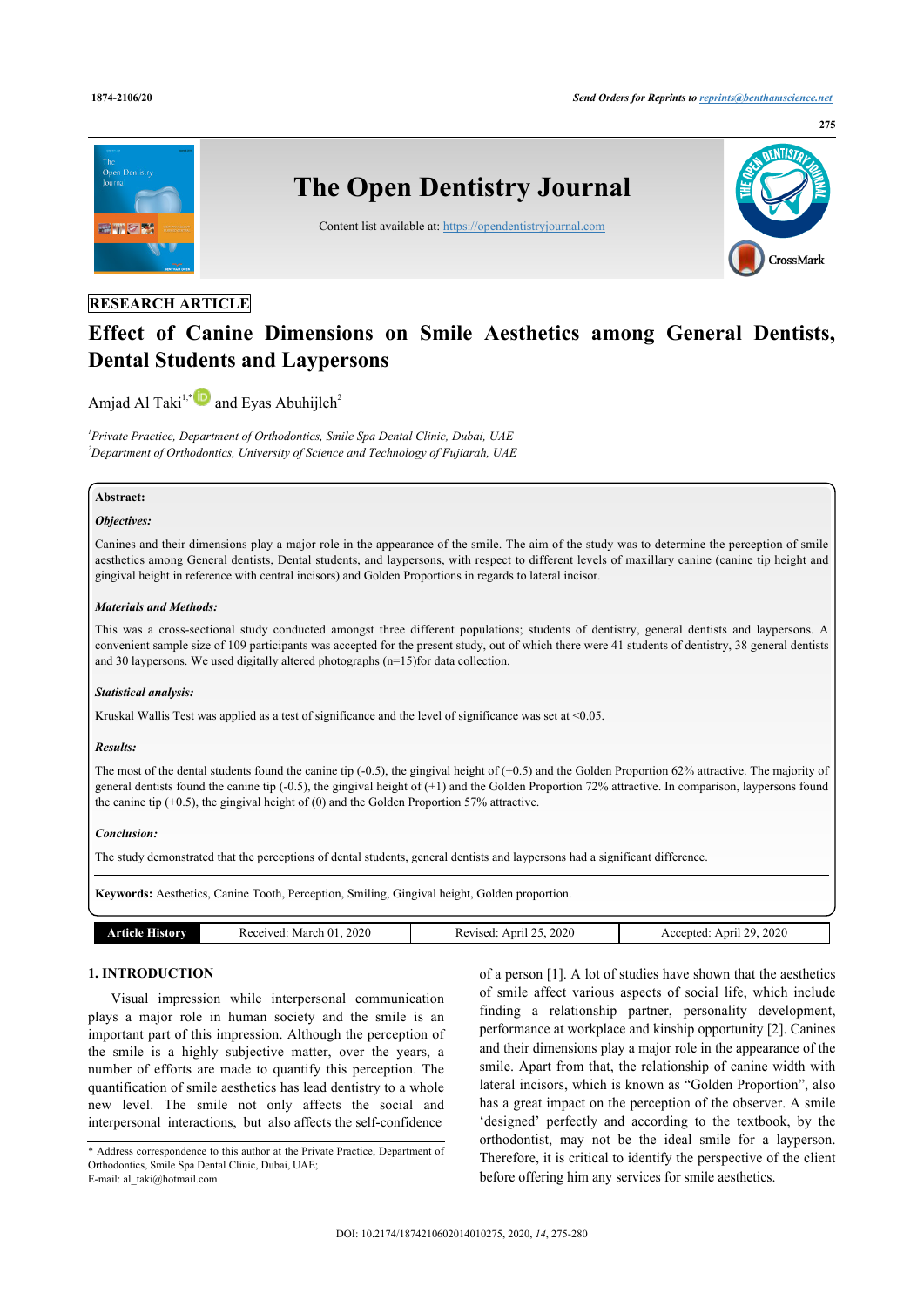#### **276** *The Open Dentistry Journal, 2020, Volume 14 Al Taki and Abuhijleh*

With advances in dentistry, it has been possible to 'design' the smile of an individual. However, in many instances, the perception of an ideal smile varies in people with different demographic backgrounds [3]. However, by understanding the perception of a patient, an orthodontist can optimise the shape of the teeth and height of gingival contours to provide the 'best smile' [4]. While smiling, central and lateral incisors are most visible and, therefore, have the maximum effect on the appearance. However, it has to be remembered that the mesial part of maxillary canines is also visible and can have an important effect on the smile aesthetics. The majority of the researches about smile aesthetics are based on the dimensions of central and lateral incisors. There exists a relative vacuum in terms of research on the role of maxillary canines on smile aesthetics. Changing gingival height can also influence the appearance of the smile, but the gingival margin of canines has little influence on it. But again, not many studies are done to evaluate this hypothesis. Therefore, the current study is based on the effect of dimensions of maxillary canines and gingival height on smile aesthetics. The study aims to determine the perception of smile aesthetics among general dentists, dental students, and laypersons, with respect to different levels of maxillary canine (canine tip height and gingival height in reference with central incisors) and Golden Proportions in regards to lateral incisor.

## **2. MATERIALS AND METHODS**

The current study was a cross-sectional study conducted amongst three different populations; students of dentistry, general dentists and laypersons. A convenient sample size (in line with other similar studies) of 109 participants was accepted for the present study, out of which there were 41 students of dentistry, 38 general dentists (with no specialization) and 30 laypersons (college educated). Written informed consent was obtained from all participants.

#### **2.1. Data Collection Tools**

A photograph of smiling female patient was utilized to know the perceptions of study groups (students of dentistry, general dentists and laypersons) about the smile aesthetics. Multiple photographs were taken of a smiling female patient with a Nikon D750 DSLR camera. It is a camera with 24.3 megapixel resolution, CMOS image sensor, EXPEED image processor, 10 mm macro lens (Tokina Co.) and Sigma Flash ring EM 140-DG. An Sb-r200 twin flash system (Nikon Corp. Japan) was attached using an adjustable scorpion medical bracket (Agno's Tech Engineering Co.). To assure the high quality of photograph, the camera was set up with the following options: ISO 100, 100 mm, f/45, and 1/60 s exposure time. The photograph was taken at the same height as that of the subject and from a distance of 0.5 meters.

From 10 photographs, one photograph was selected based on the quality and study criteria by the investigators. It was ensured that the photograph was closest to the natural appearance, right positioned and taken in a good light. From this photograph, the only portion containing lips, gingiva and teeth was kept and other features of the face were removed. This photograph was modified using Adobe Photoshop CS6 photo-editing software (Adobe Systems Inc., San Jose, CA, USA). The length and gingival height of canines in relation to central incisors and width of canines (to follow the rules of Golden Proportions) were altered in relation to the lateral incisors. Based on modifications, three sets of photographs were prepared and these digitally altered photographs were used for data collection Figs. (**1**-**3**).



**Fig. (1).** Set one of the smile photographs with various lengths of canines. **A.** Canine tip of the same height as the central incisor edge (0), **B.** Canine tip longer by 1 mm in relation to the central incisor edge (+1), **C.** Canine tip shorter by 1 mm in relation to the central incisor edge (-1), **D.** Canine tip shorter by 0.5mm in relation to the central incisor edge (-0.5), **E.** Canine tip longer by 0.5 mm in relation to the central incisor edge (+0.5).



**Fig. (2).** Set two of smile photographs with various heights of gingiva of canines. **A.** Gingival height longer by 1 mm in relation to the central incisor  $(+1)$ , **B.** Gingival height of the same height as the central incisor (0), **C.** Gingival height longer by 0.5 mm in relation to the central incisor (+0.5), **D.** Gingival height shorter by 1 mm in relation to the central incisor (-1), **E.**Gingival height shorter by 0.5 mm in relation to the central incisor (-0.5).



**Fig. (3).** Set three of the smile photographs with various Golden Proportions. **A.** Golden proportion of 52%, **B.**Golden proportion of 57%, **C.** Golden proportion of 62%,**D.** Golden proportion of 67%, **E.** Golden proportion of 72%.

## **2.2. Method of Data Collection**

Each photograph was printed in a 4 inch x 6 inch paper with matt finish. All of them were provided unique identification numbers and shown to study participants. That way, each participant had to evaluate 5 photographs. Initially, the photographs were given in random order to each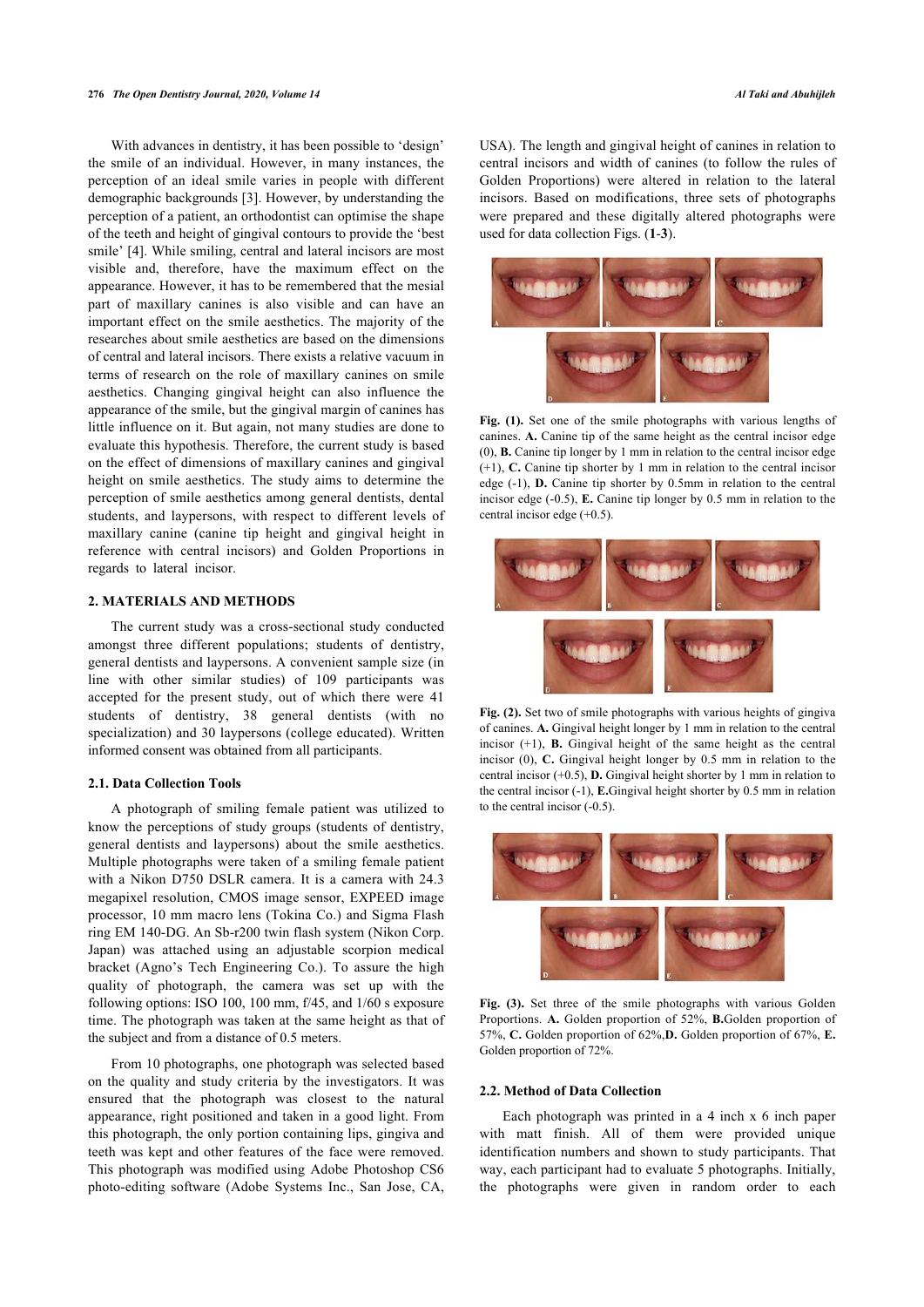participant. They were asked to observe each photograph for 10 seconds and rate them out of 5 according to their perception. More rating would mean the participant finds the photograph aesthetically more attractive. The participants were instructed to organize the images with ascending order of ratings until they have achieved a final rank order within the given time and disregard the code at the back of each picture.

## **2.3. Definitions Used**

### *2.3.1. Golden Proportion*

Golden proportion means the percentage width of canine in relation to the lateral incisor. For example, a Golden Proportion of 52 means the visible width of canine in the photograph is 52%, compared to the visible width of the lateral incisor.

#### *2.3.2. Data Entry and Analysis*

The data were entered in MS Excel 2010 and analysed with SPSS v23. The means and Standard Deviations (SD) of ratings were calculated and compared between different groups to identify if there was any significant difference between their perceptions. Kruskal Wallis Test and Mann Whitney U Test were applied as a test of significance (where ever applicable) and the level of significance was set at  $\leq 0.05$ .

## **3. RESULTS**

Table **1** describes the study groups. The mean age of students was 22.12 years. As expected, the mean age of general dentists was higher than the students (29.63 years). The mean age of laypersons was 28.9 years. The majority of the participants amongst students and laypersons were males (about 53%). About 68.4% of general dentists had work experience of more than 3 years. The majority (61.0%) of the dentistry students were from the  $4<sup>th</sup>$  profession.

Table **2** shows the rating of perception regarding canine length in comparison to central incisors. As it is evident, the statistically significant difference was seen only with the photograph where the canine tip was longer by 0.5mm in relation to the central incisor edge. Laypersons gave the highest rating for this photograph (mean of 3.53 with SD of 1.33). The students of dentistry and General dentists found smiles with the canine tip of the same height as the central incisor edge (0) as most attractive. Compared to that, the laypersons found the canine tip longer by 0.5 mm in relation to the central incisor edge  $(+0.5)$  as the most attractive.

Table **3** demonstrates that there was a significant difference in perceptions of three study populations regarding the gingival height [for  $(-1)$ ,  $(-0.5)$ ,  $(0.5)$  and  $(+1)$ ]. In case of the photograph with the gingival height of the same height as the central incisor (0), the highest mean score was given by the students of dentistry (3.61), while in case of the photograph with the gingival height longer by 1 mm  $(+1)$  in relation to the central incisor, the highest mean score was given by general dentists (3.26). Similarly, for photographs (-1), (-0.5) and  $(+0.5)$ , the highest scores were given by laypersons  $(3.27)$ , general dentists (3.26) and laypersons (4.20), respectively. The students of dentistry found the smiles with the gingival height of the same height as the central incisor (0) as the most attractive, while general dentists and laypersons found the gingival height longer by 0.5 mm in relation to the central incisor  $(+0.5)$  as the most attractive.

| <b>Characteristics</b>                    | Dental<br><b>Students</b> | <b>General Dental</b><br>$Practitioners(N =$<br>38) | Lay<br><b>Persons</b> |
|-------------------------------------------|---------------------------|-----------------------------------------------------|-----------------------|
|                                           | $(N = 41)$                |                                                     | $(N = 30)$            |
| Age (Mean $\pm$ SD) in<br>completed years | $22.12 \pm 1.70$          | $29.63 \pm 3.44$                                    | $28.90 \pm$<br>3.0    |
| Gender                                    |                           |                                                     |                       |
| Males                                     | 22 (53.7%)                | $16(42.1\%)$                                        | 16 (53.3%)            |
| Females                                   | 19 (46.3%)                | 22 (57.9%)                                          | 14 (46.7%)            |
| Experience                                |                           |                                                     |                       |
| 1-3 years                                 |                           | $12(31.6\%)$                                        |                       |
| More than 3 years                         |                           | 26 (68.4%)                                          |                       |
| Levels                                    |                           |                                                     |                       |
| 4th                                       | $25(61.0\%)$              |                                                     |                       |
| 5th                                       | $16(39.0\%)$              |                                                     |                       |

#### **Table 1. Characteristics of the study sample.**

|  |  |  | Table 2. Comparison of perception scores about the canine tip in different study groups. |
|--|--|--|------------------------------------------------------------------------------------------|
|  |  |  |                                                                                          |

| <b>Characteristics</b>                                                          |                 | Dental Students  General Dental Practitioners  Lay Persons  p Value* |                 |       |
|---------------------------------------------------------------------------------|-----------------|----------------------------------------------------------------------|-----------------|-------|
|                                                                                 | $(Mean \pm SD)$ | $(Mean \pm SD)$                                                      | $(Mean \pm SD)$ |       |
| Canine tip shorter by 1 mm in relation to the central incisor edge $(-1)$       | $3.12 \pm 1.63$ | $2.84 \pm 1.53$                                                      | $2.40 \pm 1.38$ | 0.168 |
| Canine tip shorter by $0.5$ mm in relation to the central incisor edge $(-0.5)$ | $3.32 \pm 1.40$ | $3.13 \pm 1.61$                                                      | $2.70 \pm 1.51$ | 0.274 |
| Canine tip of the same height as the central incisor edge $(0)$                 | $3.46 \pm 0.95$ | $3.18 \pm 1.08$                                                      | $3.03 \pm 1.03$ | 0.095 |
| Canine tip longer by 0.5mm in relation to the central incisor edge $(+0.5)$     | $2.71 \pm 1.19$ | $3.16 \pm 1.05$                                                      | $3.53 \pm 1.33$ | 0.014 |
| Canine tip longer by 1 mm in relation to the central incisor edge $(+1)$        | $2.39 \pm 1.58$ | $2.61 \pm 1.64$                                                      | $3.33 \pm 1.56$ | 0.061 |

\*Kruskal Wallis Test.

**Table 3. Comparison of perception scores about the gingival height in different study groups.**

| <b>Characteristics</b>                                                          |                 | Dental Students  General Dental Practitioners  Lay Persons  p Value* |                 |         |
|---------------------------------------------------------------------------------|-----------------|----------------------------------------------------------------------|-----------------|---------|
|                                                                                 | (Mean $\pm$ SD) | $(Mean \pm SD)$                                                      | $(Mean \pm SD)$ |         |
| Gingival height shorter by 1 mm in relation to the central incisor $(-1)$       | $2.54 \pm 1.46$ | $3.05 \pm 1.43$                                                      | $3.27 \pm 0.98$ | 0.02    |
| Gingival height shorter by $0.5$ mm in relation to the central incisor $(-0.5)$ | $3.05 \pm 2.28$ | $3.26 \pm 1.00$                                                      | $2.33 \pm 0.80$ | < 0.001 |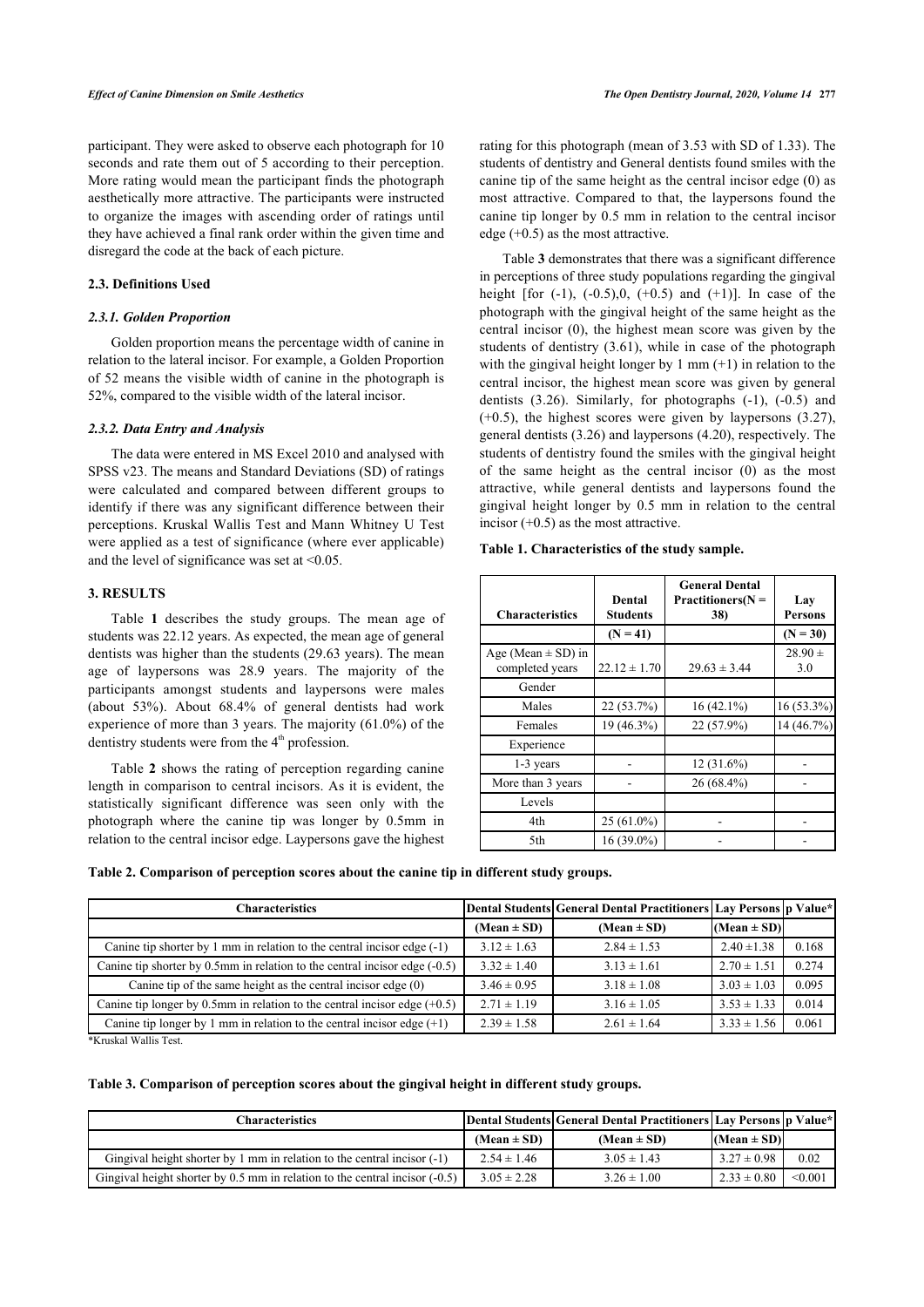#### **278** *The Open Dentistry Journal, 2020, Volume 14 Al Taki and Abuhijleh*

*(Table 3) cont.....*

| <b>Characteristics</b>                                                       |                 | Dental Students  General Dental Practitioners  Lay Persons  p Value* |                 |         |
|------------------------------------------------------------------------------|-----------------|----------------------------------------------------------------------|-----------------|---------|
|                                                                              | $(Mean \pm SD)$ | $(Mean \pm SD)$                                                      | $(Mean \pm SD)$ |         |
| Gingival height of the same height as the central incisor $(0)$              | $3.61 \pm 1.12$ | $2.11 \pm 1.35$                                                      | $3.23 \pm 1.31$ | < 0.001 |
| Gingival height longer by 0.5 mm in relation to the central incisor $(+0.5)$ | $3.54 \pm 1.33$ | $3.32 \pm 1.71$                                                      | $4.20 \pm 1.24$ | 0.033   |
| Gingival height longer by 1 mm in relation to the central incisor( $+1$ )    | $2.27 \pm 1.42$ | $3.26 \pm 1.18$                                                      | $1.97 \pm 1.52$ | 0.001   |

\*Kruskal Wallis H Test.

As evident from Table **4**, the Golden Proportion of 52% was given mean scores of less than 3 by all three groups. No significant difference in the perception of smile aesthetics was observed except in the case of the Golden Proportion of 72%. In the case of the Golden Proportion of 72%, the highest mean score was given by general dentists. The dental students found Golden Proportion of 62% as the most attractive, while general dentists and laypersons found Golden Proportions of 72% and 57% as the most attractive, respectively.

Table **5** shows a comparison of perceptions about smile aesthetics between different groups. The perceptions of students of dentistry and general dentists were almost similar (with no statistical difference) in case of photographs with varying lengths of maxillary canines. However, a significant difference between these two groups was found for the photograph with "gingival height similar to that of the central incisors" and "higher than central incisors by 1 mm". Similarly, a significant difference was also found for the photograph with a Golden Proportion of 72%. When perceptions of general dentists were compared with laypersons, significant differences in the perceptions were observed, especially for photographs with varying gingival heights. The significant difference between these two groups was also found for the photographs with the canine length of  $(+1)$  and the Golden Proportion of 72%. Upon comparing the perceptions of dental students with laypersons, significant differences were observed for canine lengths of  $(0)$ ,  $(+0.5)$  and  $(+1)$ , and the gingival height of  $(-1)$ ,  $(-0.05)$  and  $(+0.05)$ .

## **Table 4. Comparison of perception scores about the Golden Proportion in different study groups.**

| <b>Golden Proportion (%)</b> |                 | Dental Students General Dental Practitioners Lay Persons p Value* |                 |         |
|------------------------------|-----------------|-------------------------------------------------------------------|-----------------|---------|
|                              | $2.78 \pm 1.26$ | $2.50 \pm 1.27$                                                   | $2.67 \pm 1.84$ | 0.58    |
|                              | $3.41 \pm 1.34$ | $2.87 \pm 1.40$                                                   | $3.53 \pm 1.66$ | 0.103   |
| 62                           | $3.63 \pm 1.22$ | $3.16 \pm 1.75$                                                   | $2.87 \pm 1.61$ | 0.174   |
| 67                           | $2.85 \pm 1.39$ | $2.84 \pm 1.37$                                                   | $3.00 \pm 1.36$ | 0.92    |
|                              | $2.32 \pm 1.52$ | $3.63 \pm 1.02$                                                   | $2.90 \pm 1.09$ | < 0.001 |

\*Kruskal Wallis H Test.

| <b>Characteristics</b> | <b>Comparison of Dental Students and</b><br>General Dentists (p value*) | <b>Comparison of General Dentists and</b><br>Lay Persons (p value*) | <b>Comparison of Dental Students and</b><br>Lay Persons (p value*) |
|------------------------|-------------------------------------------------------------------------|---------------------------------------------------------------------|--------------------------------------------------------------------|
| Canine length          |                                                                         |                                                                     |                                                                    |
| $-1$                   | 0.531                                                                   | 0.107                                                               | 0.07                                                               |
| $-0.5$                 | 0.704                                                                   | 0.102                                                               | 0.099                                                              |
| $\mathbf{0}$           | 0.206                                                                   | 0.473                                                               | 0.041                                                              |
| 0.5                    | 0.063                                                                   | < 0.001                                                             | 0.011                                                              |
| 1                      | 0.693                                                                   | 0.086                                                               | 0.025                                                              |
| Gingival Height        |                                                                         |                                                                     |                                                                    |
| $-1$                   | 0.091                                                                   | 0.199                                                               | 0.01                                                               |
| $-0.5$                 | 0.449                                                                   | < 0.001                                                             | 0.013                                                              |
| $\Omega$               | < 0.001                                                                 | 0.001                                                               | 0.385                                                              |
| 0.5                    | 0.828                                                                   | 0.036                                                               | 0.021                                                              |
|                        | 0.002                                                                   | 0.001                                                               | 0.197                                                              |
| Golden Proportion (%)  |                                                                         |                                                                     |                                                                    |
| 52                     | 0.341                                                                   | 0.48                                                                | 0.86                                                               |
| 57                     | 0.098                                                                   | 0.068                                                               | 0.55                                                               |
| 62                     | 0.37                                                                    | 0.511                                                               | 0.051                                                              |
| 67                     | 0.933                                                                   | 0.857                                                               | 0.652                                                              |
| 72                     | < 0.001                                                                 | 0.013                                                               | 0.028                                                              |

#### **Table 5. Comparison of the perception of the smile as "attractive" between different groups.**

\*Mann-Whitney U Test.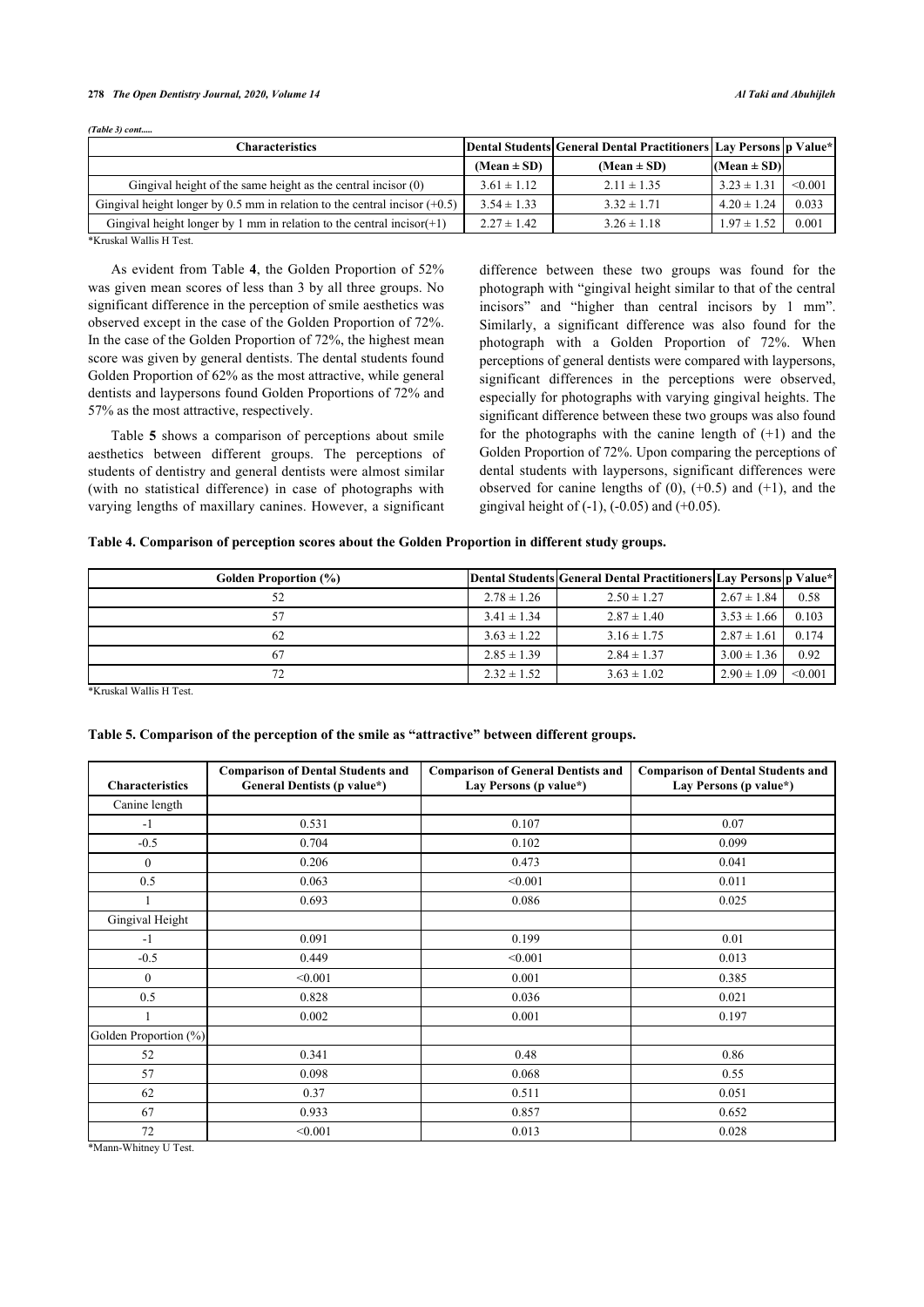Table **6** shows how much proportions of subjects found the photographs with different dimensions of canines as "attractive", in each study group. The overall mean scores (with SD) across all three groups were calculated. It was found that the highest score was found with a canine length of (0) with a mean score of  $3.25 \pm 1.03$ . Similarly, in the case of gingival heights, the highest score was with a height of  $(+0.5)$ (mean score of  $3.64 \pm 1.48$ ). The Golden Proportions of 57% and 62% fetched almost similar scores of  $3.26 \pm 1.47$  and 3.26  $\pm$  1.55, respectively. The scores above 2.5 were considered as an indication of finding the smile as "attractive" and scores lower than 2.5 were considered as "not attractive". Based on these criteria, interesting results were found. In the case of the canine length, maximum students of dentistry(87.8%) found the length of (0) as attractive. Similarly, amongst general dentists, the majority  $(76.3\%)$  found the length of  $(0)$  as attractive. These findings differed in the group of laypersons, majority of them  $(73.3\%)$  found canine lengths of  $(0)$  and  $(+1)$ as attractive. In the case of the gingival height, maximum students (82.9%) found the height of (0) as attractive. Compared to that, the majority of dentists (84.2%) found the height of (-0.5) as attractive. In the case of laypersons, the majority of them (93.3%) found (+0.5) as attractive. About 82.9% of the students found the Golden Proportion of 62% as attractive, which constituted the majority. Amongst general dentists, the majority (86.8%) found the Golden Proportion of 67% as attractive. While, the majority of laypersons (73.3%) preferred Golden Proportions of 52% and 57% as attractive.

## **4. DISCUSSION**

The role of dentists has expanded from mere correction of mal-occluding or mal-positioned teeth to "architects" of a smile. Maxillary canines have a major impact on the appearance of the smile. Little changes in their dimensions can give a patient much needed self-confidence. The perception of an ideal smile varies from person to person. However, there cannot be uniform dimensions of teeth, which can be perceived as the ideal smile, as the perception has a subjective component and it varies from person to person. In fact, it is affected by a number of factors [1, 5]. It is not necessary that the perception of an orthodontic professional should coincide with that of laypersons [4, 6].The current study has emphasised on the role of maxillary canines in smile aesthetics and perception of socio-demographically different groups towards varying dimensions of canines.

The current study demonstrated that the perceptions of different groups involved in the study, about smile aesthetics, varied for various dimensions of canine. A study conducted by Correa *et al*. also demonstrated a vast difference between perceptions of orthodontists and laypersons.<sup>4</sup> This difference in the perception is not limited to the lengths of canine, but also observed in the case of incisors' dimensions [7 - 9]. Overall, it was found that all three groups found the canine tips longer than central incisors more attractive. The current study found that the students of dentistry and general dentists found smiles with a canine tip of the same height as the central incisor edge (0) as most attractive. A similar result was also found by Li *et al*., who compared perceptions of orthodontists with laypersons, but they compared the canine height with the central incisor [10]. They also found that the laypersons gave a maximum score for the canine tip (0). This result differed from the findings of the current study, which demonstrated that the laypersons gave a maximum score to photographs with the canine tip longer by 0.5mm in relation to the central incisor edge  $(+0.5)$ .

In the current study, dental students and general dentists have given maximum scores to 62% and 72% Golden Proportions, respectively. It is also demonstrated that general dentists were able to perceive the 72% Golden Proportion as most attractive, compared to laypersons. This again goes to show that the perception of laypersons can be drastically different from an orthodontist. One of the major factors for this is the inability of laypersons to perceive a difference in various Golden Proportions [8, 11, 12,].

This study is unique as not many studies have evaluated the effect of dimensions of canines on smile aesthetics. The current study was conducted with a convenient sample size due to the limited number of resources, which is a major limitation of the study. The study used photographs of a female to find the perceptions of participants. It can be assumed that using photographs of males may produce different results. Being an upcoming aspect of dentistry, smile aesthetics require further research with larger sample sizes to identify subjective perceptions.

**Table 6. Perceptions of dimensions of canines on the smile as "attractive" by different groups.**

| <b>Characteristics</b> | <b>Mean Score <math>\pm</math> Standard Deviation</b> |           | Students of Dentistry General Dental Practitioners Lay Persons |           |
|------------------------|-------------------------------------------------------|-----------|----------------------------------------------------------------|-----------|
|                        |                                                       | N(%)      | N(%)                                                           | N(%)      |
| Canine length          |                                                       |           |                                                                |           |
| $-1$                   | $2.83 \pm 1.55$                                       | 26(63.4)  | 19(50.0)                                                       | 12(40.0)  |
| $-0.5$                 | $3.08 \pm 1.52$                                       | 28(68.3)  | 21(55.7)                                                       | 13(43.3)  |
| $\left($               | $3.25 \pm 1.03$                                       | 36(87.8)  | 29(76.3)                                                       | 22(73.3)  |
| 0.5                    | $3.09 \pm 1.22$                                       | 20(48.8)  | 26(68.4)                                                       | 21(70.0)  |
|                        | $2.72 \pm 1.63$                                       | 13(31.7)  | 22(57.9)                                                       | 22(73.3)  |
| Gingival Height        |                                                       |           |                                                                |           |
| $-1$                   | $2.92 \pm 1.36$                                       | 17(41.5)  | 18(47.4)                                                       | 25(83.3)  |
| $-0.5$                 | $2.93 \pm 1.13$                                       | 20(48.8)  | 32(84.2)                                                       | 7(23.3)   |
| $\theta$               | $2.98 \pm 1.41$                                       | 34(82.9)  | 14(36.8)                                                       | 21(70.0)  |
| 0.5                    | $3.64 \pm 1.48$                                       | 31 (75.6) | 21(55.3)                                                       | 28 (93.3) |